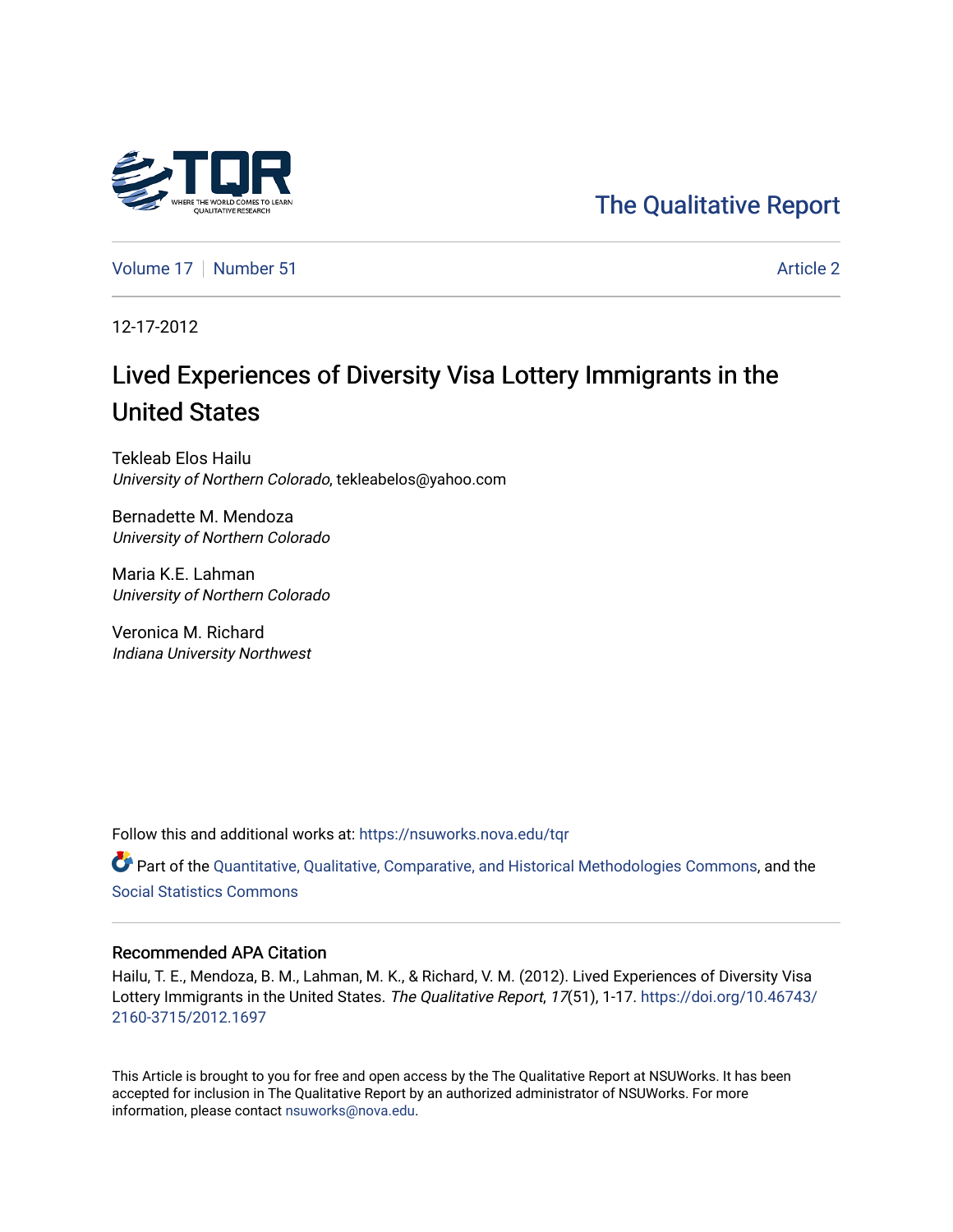

# Lived Experiences of Diversity Visa Lottery Immigrants in the United States

# Abstract

Every year approximately 50,000 people immigrate to the United States through the avenue referred to as the Diversity Visa (DV) Lottery. In this article, the authors present a literature review of immigration to the U.S. through the DV Lottery, reflect on their own immigration histories, and utilize phenomenology to investigate and describe participant feelings, expectations, and experiences as DV Lottery immigrants. Participants experienced mixed feelings, including high expectations prior to and difficulties after immigrating to the U.S. Findings presented include (a) life experienced in the U.S.; (b) access to learning and training opportunities; and (c) recommended support future DV Lottery immigrants.

## Keywords

Diversity Visa Lottery, Immigration, Phenomenology

## Creative Commons License



This work is licensed under a [Creative Commons Attribution-Noncommercial-Share Alike 4.0 License](https://creativecommons.org/licenses/by-nc-sa/4.0/).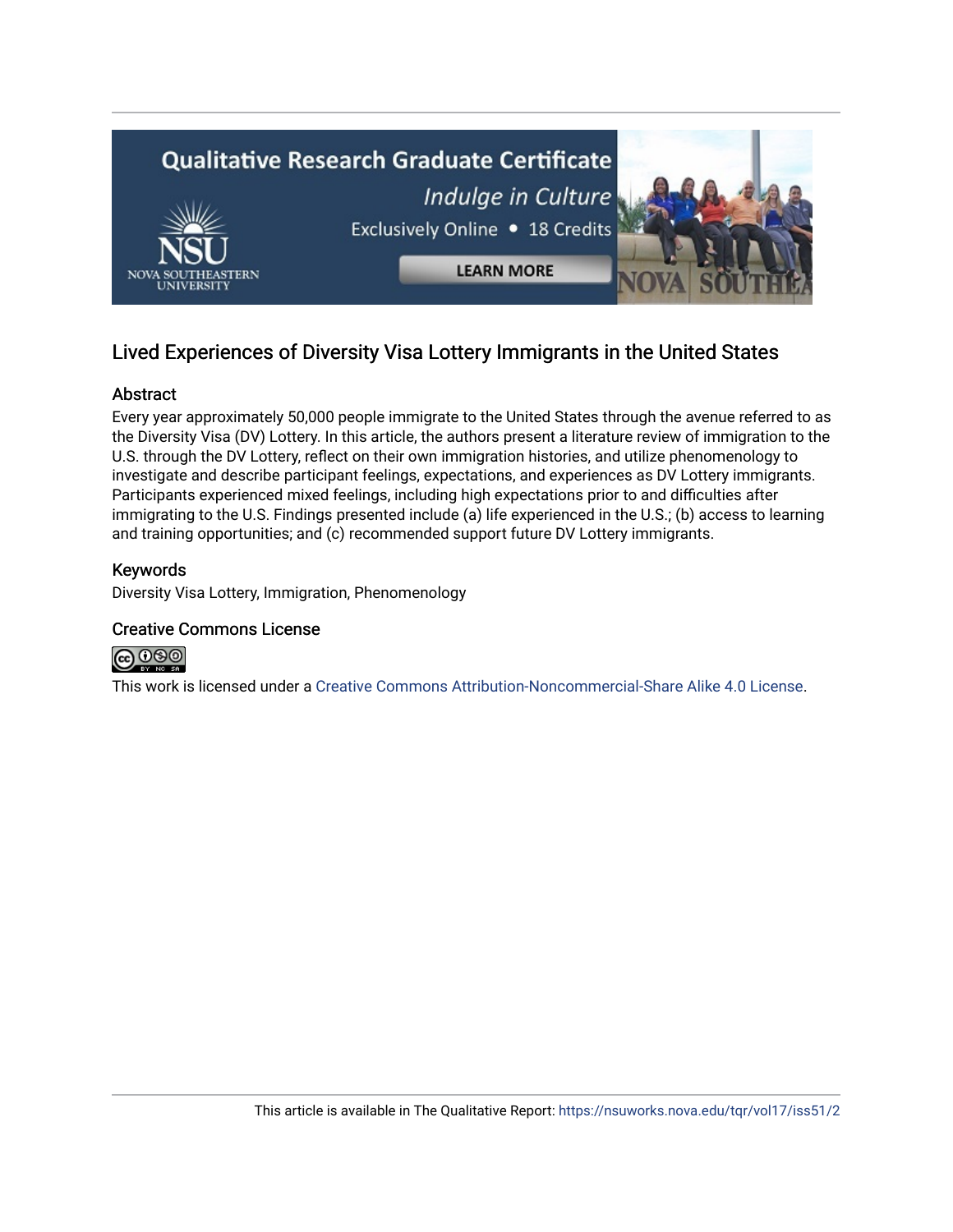# **Lived Experiences of Diversity Visa Lottery Immigrants in the United States**

Tekleab Elos Hailu, Bernadette M. Mendoza, and Maria K. E. Lahman University of Northern Colorado, Greeley, Colorado, USA

> Veronica M. Richard Indiana University Northwest, Gary, Indiana, USA

*Every year approximately 50,000 people immigrate to the United States through the avenue referred to as the Diversity Visa (DV) Lottery. In this article, the authors present a literature review of immigration to the U.S. through the DV Lottery, reflect on their own immigration histories, and utilize phenomenology to investigate and describe participant feelings, expectations, and experiences as DV Lottery immigrants. Participants experienced mixed feelings, including high expectations prior to and difficulties after immigrating to the U.S. Findings presented include (a) life experienced in the U.S.; (b) access to learning and training opportunities; and (c) recommended support future DV Lottery immigrants. Keywords: Diversity Visa Lottery, Immigration, Phenomenology*

When a certain country or a region within a country cannot meet the economic needs of its people, particularly in terms of employment and income, people may emigrate in search of sustainability. At the same time, if better opportunities for employment and income in other countries or regions exist, then these opportunities attract people looking to increase their individual potential for financial and emotional security (Bookman, 2002). In addition to the need for a better life, other reasons that force people to migrate are wars and political, religious, ethnic and gender persecutions. Natural calamities such as droughts, floods, famines etc. are also causes for migration. All these situations could entail a local, or internal, or an international migration. Added to these causes is the globalization of world markets, the ease of movement facilitated by modern transportation and communication, and the global skills and talents that allow individuals to work gainfully in places than in their own countries (Fussell, 2010, Maharaji, 2010).

The U.S. is often considered a place of opportunities: people immigrate to the U.S. both legally and illegally. Ogletree (2000) states that people use four major ways to immigrate to the U.S. legally: (a) by being family-sponsored; (b) through employment; (c) as refugees; and (d) the diversity visa.

There are two methods of *family-sponsored* immigration. First, when parents are living in the U.S. legally, they can invite their unmarried offspring to join them. Second, a daughter or a son living in the U.S. legally can invite their parents to immigrate to the U.S. In employmentbased immigration, one secures a job in the U.S. and then immigrates with his/her family or as an individual. Another category of immigration is refugee immigration in which people leave their country of origin due to some hardship. Some of these immigrants seek asylum after entering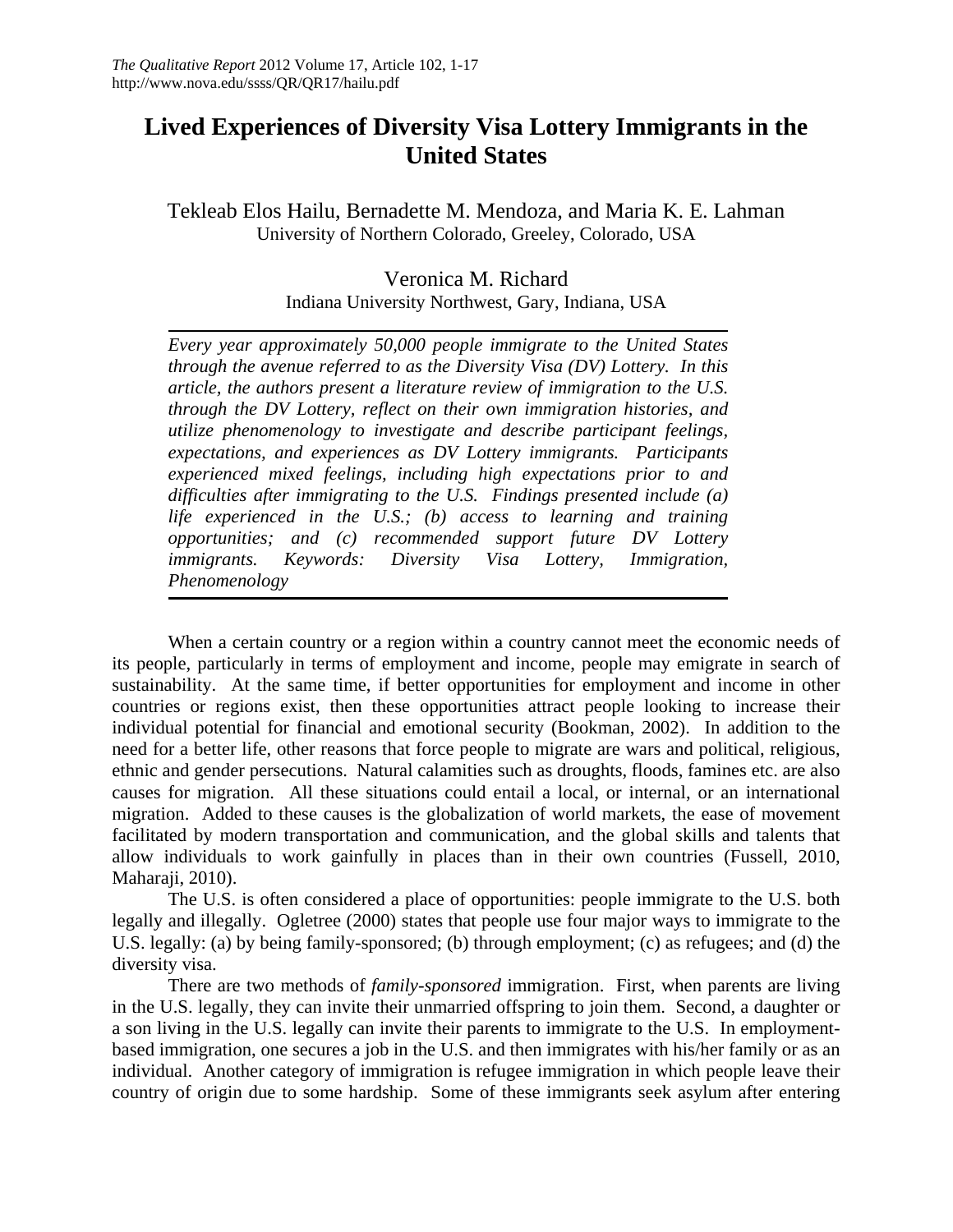the country legally for a limited time, which is the case in family-sponsored or employmentbased immigrants. Others enter the country by crossing the border clandestinely and then ask for asylum.

In addition to family-sponsored, employment–based, and refugee immigration, people can immigrate through a program identified as the Diversity Visa (DV) Lottery. Through this program, immigrants enter the country after winning a lottery position. The U.S. Department of State explains the program as:

The congressionally mandated Diversity Immigrant Visa Program makes available 50,000 DV annually, drawn from random selection among all entries to persons who meet strict eligibility requirements from countries with low rates of immigration to the United States. (U.S. Department of State, 1997)

As such, winning the lottery does not bring any money to the recipient; rather, the award serves as a means to enter the U.S. legally as a winner of a visa. Those entering this lottery must fulfill the requirement of high school completion or work experience requiring at least two years training (U.S. Department of State, 1997).

Since DV Lottery immigrants leave their home countries legally and voluntarily and wish to enter the U.S. legally, it is logical to assume that the lottery immigrants are lured into the country by the prospects of better opportunities and better chances of economic freedom, leading to a more secure future rather than being pushed through any other form of persecution. No one would wait while being persecuted for a lottery with a very slim chance to win. Thus, the intention to immigrate through the DV Lottery is mainly initiated through other reasons than persecution. The majority of the DV Lottery immigrants are similar to what Bookman (2002) referred to as volunteers who are "motivated by expected economic benefits namely a better job including higher wages, improved working conditions, greater status, more possibility for advancement, increased job satisfaction and so forth" (p. 112). However, as new settlers, most DV Lottery immigrants lack the social networks to help them market their experiences and skills. Therefore, furthering their educational or technical skills remain the only options that can lead to a stable employment and a more secure life. Improving and adjusting his/her educational level and skills to meet the requirements of a new environment also caries inherent challenges.

In most cases, these challenges include having a certain amount of knowledge, money, time, and acceptance from learning institutions of the immigrants' foreign qualifications or certifications for enrollment. The assumption is that DV Lottery immigrants are college graduates because they have access to information about the DV Lottery, including deadlines, dates of application, and application processes (U.S. Department of State, 1997). Participants in this study also substantiate this assumption, as all are college graduates with at least a two-year degree. The educational and/or the skill level requirements particularly apply to independent immigrants (21 years of age and above). Thus, anyone who applies for the DV Lottery has to fulfill this requirement. If anyone wins the lottery without fulfilling the educational or skill requirement, their application is nullified. Money becomes a potential barrier when applying for the DV lottery because the only way someone can apply for the DV Lottery is through the Internet, which requires money. After winning the DV Lottery, the recipient also needs money for visa processing and transportation. As a result, the amount of citizens with access to essential information, the educational skills to complete the application, the financial resources to access the Internet, and the time to do so is limited (Rotimi, 2005).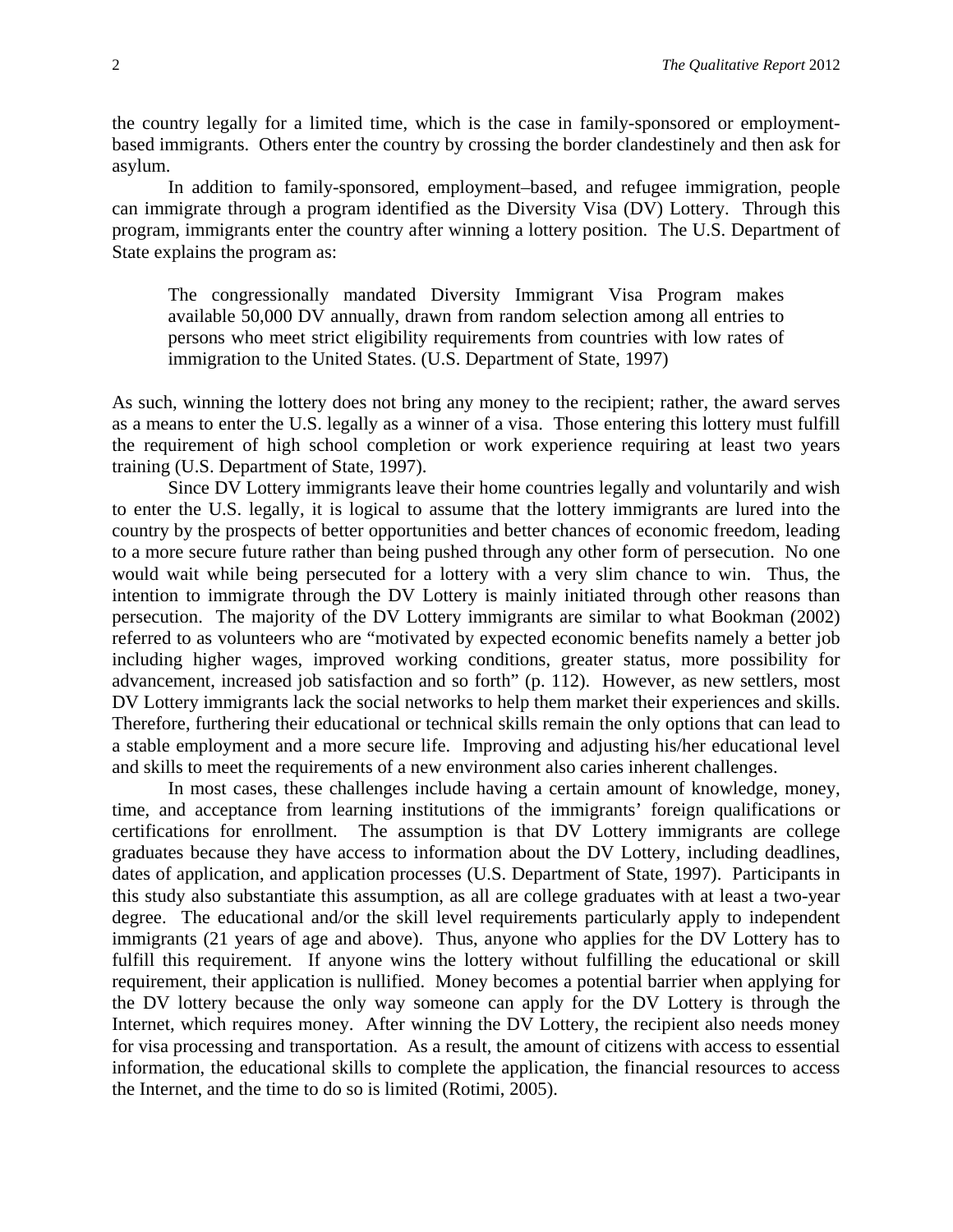Despite these limitations, the number of immigrants entering the U.S. through the DV Lottery is growing each year. With 50,000 DV Lottery immigrants entering the U.S. each year, knowing and understanding what they experience and what problems they encounter might help future lottery winners. Consequently, how DV Lottery recipients are acclimating to a new environment through education and skill training, what they experience as they go through the process, and what problems they encounter warrants careful study if future DV Lottery immigrants are to receive the help they need in making their integration into American society smoother. Eliminating unnecessary pain for these immigrants would enable them to focus more on building their future and functioning as productive citizens. Therefore, we explored DV Lottery recipients' experiences during the first few years in the U.S. The central research question of the study was: What were the life experiences of DV Lottery immigrants during their first one to five years in the U.S.? This paper will especially appeal to future DV Lottery immigrants, U.S. local and federal officials, and communities DV Lottery immigrants join.

#### **Literature Review**

In theory, all persons that immigrate to the U.S. via the DV Lottery enter the country with the same opportunities and status regarding public support; that is, they face the same problems and benefits. Except for the immigrants with relatives living in the country willing to help them get established and ameliorating their problems (i.e., family-sponsored immigration), the majority of immigrants pass through similar lived experiences.

Bookman (2002) argues, "Voluntary population movement results from a personal cost/benefit analysis that indicates relocation will maximize utility" (p. 112). In the case of DV Lottery immigrants, the cost/benefit analysis is mostly conducted, in addition to the information they have through different sources like friends and acquaintances, by what they know about the people who had already immigrated to the U.S., as substantiated by most of this study's research participants. Part of this cost/benefit analysis comes into play when immigrants who stay for some time in the U.S. return to the country of their origin for a short vacation. Once in their home country, these U.S. immigrants usually indulge in a luxurious lifestyle by their home country's standards because they return with some savings aided by the exchange rate of the U.S. dollar. Most times the U.S. currency is higher, placing the DV Lottery immigrant at an advantage of having more cash than his/her fellow countrypeople. Immigrants returning to their home countries also help their families, building better homes for their relatives and themselves. With this material wealth apparent, the lifestyle entices homeland locals to immigrate to the U.S., making them think and believe that everyone who lives in the U.S. is flourishing economically. As Maharaji (2010) indicated, such a situation widens socio-economic inequalities among people, leading to instabilities and eagerness to migrate. Fussell (2010) also argued that a country of emigrants is most likely to send more immigrants to a receiving country, continuing the process of immigration. Thus, these locals take those immigrants returning for a vacation as a point of reference for success in the U.S. In turn, prospective immigrants remain ready to migrate to the U.S. when the opportunity through the DV Lottery arises.

There are differing views about DV Lottery as an immigration policy and its effects on the origin of immigrants. For example, Rotimi (2005), writing about immigration through DV and its effects throughout the continent of Africa, argues that "the new threat to Africa lies in the increasingly diverse mass evacuation schemes for highly trained and skilled Africans" (p. 10). Rotimi's argument is in terms of the "brain drain" from Africa, which he believes affects the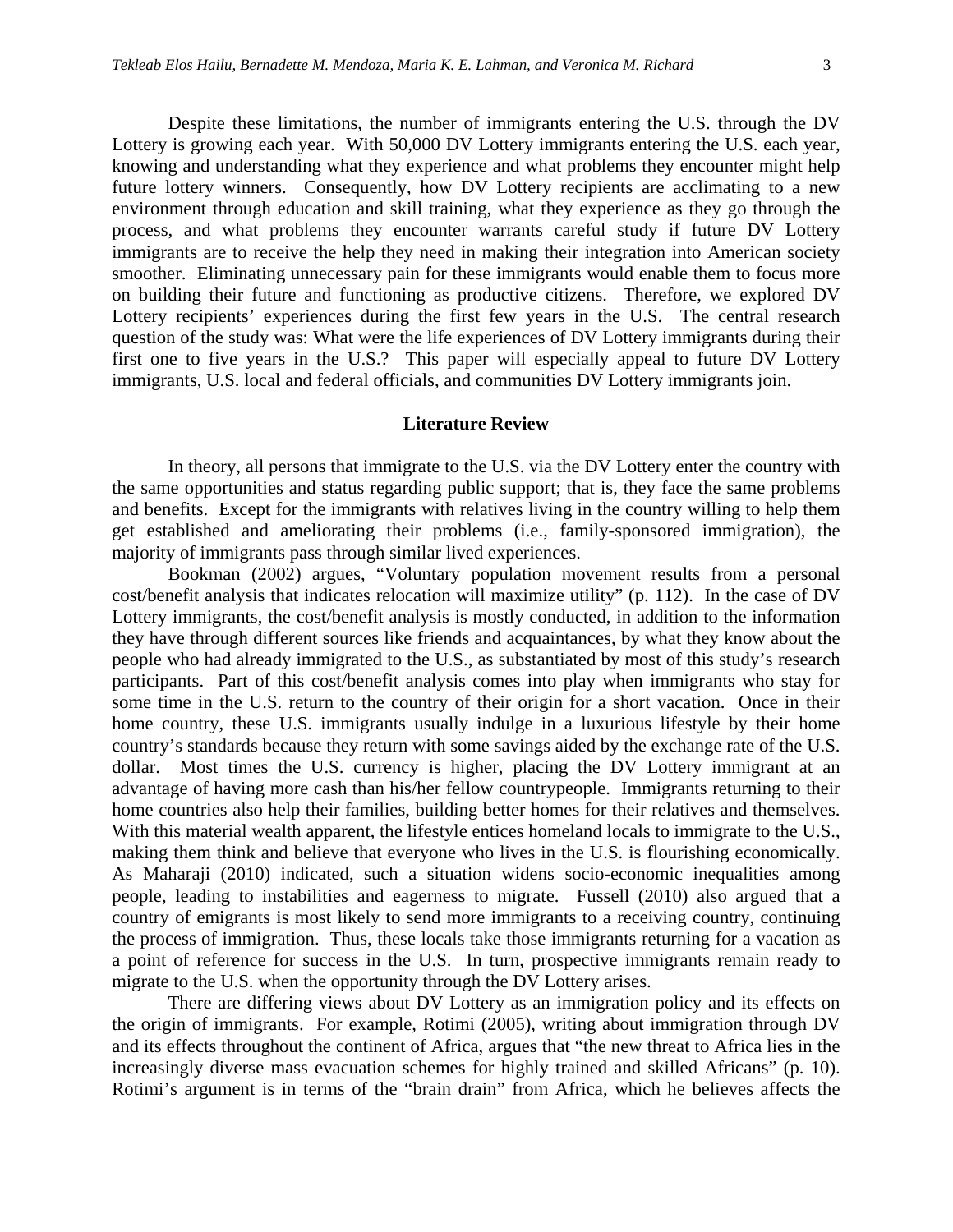growth and development of the continent. Rotimi thus criticizes the immigration through DV Lottery as "the ultimate objective of the process—take the best and leave the rest" (p. 11). However, Ogletree (2000) writes that although there is still a racial bias in the U.S. immigration policy, this policy has come a long way—referring to the DV Lottery as a better avenue and policy of immigration. The DV Lottery immigration policy is better than the other immigration policies of the U.S., because it gives better opportunities for Africans and Eastern Europeans to immigrate to the U.S. African countries in particular, and Eastern Europe, as compared to the rest of Europe, were the regions with the least number of people who immigrate to the U.S. But through the DV Lottery, a few African and Eastern Europe countries are among those with the highest quota allowed to send immigrants. Consequently, Rotimi criticizes the DV Lottery in terms of draining human resources from the African countries, while Ogletree appreciates the lottery in terms of increased opportunity for different racial groups.

In terms of the underlying skills required of DV Lottery immigrants, Bookman (2002) contends potential migrants calculate their chances of finding better employment opportunities than their current opportunities. To consider immigrating, a person must have access to the relevant information in order to make an informed decision. Vital information includes an individual's needs and interests, information about job availability and the types of jobs available, having access to learn and improve one's self and family members, family and social life, and safety and health issues. Therefore, discovering the difficulties immigrants might face and highlighting information particularly relevant to the life experiences of immigrants becomes critical.

Some researchers have reported on these difficulties. Murphy ( 2006) notes "settling into a new country can place an immigrant at increased anxiety due to constant pressures and worries about being able to 'make it,' depression around unrealized expectations, and decreased satisfaction with life as a result of a host of concurrent stresses associated with adjustment" (p. 81). Bookman (2002), on the other hand, examined broad factors that influence the decisions of potential migrants by creating certain stressful feelings and preventing them from immigrating to the U.S. He stated that, "A middle-aged Russian doctor is discouraged from immigrating to the United States because of the seemingly insurmountable obstacles associated with obtaining the appropriate occupational license" (p. 111). Such discriminating practices could then aggravate the unequal racial balances in the country. Understanding some of the possible difficulties immigrants might encounter, Pécoud and de Guchteneire (2007) argue that "states should then invest in migrants' linguistic and professional skills, thereby increasing their integration and the size of the workforce" (p. 17). Otherwise, as Mahalingam (2006) states, because many immigrants do not have the social and cultural capital necessary to negotiate their social status, they are often marginalized, leaving many of the DV Lottery immigrants frustrated and powerless. Some researchers (e.g., Arthur, 2008; Mahalingham, 2006; Rotimi, 2005) have argued that the immigrants' education is discounted in the U.S. and other countries, affecting their opportunity to get a job he/she is qualified for, to find satisfaction in job quality, and, consequently, to receive a salary for which they are qualified, all of which influence their morale and overall life condition.

Although the U.S. immigration policy has come a long way in regards to the DV Lottery, it still has a racial bias and interethnic inequality (Bookman, 2002; Ogletree, 2000). Thus, some regions are more favored than others even in the DV Lottery (Romero, 2003). On the other hand, the DV Lottery has negative effect on the continent of Africa by providing entry access to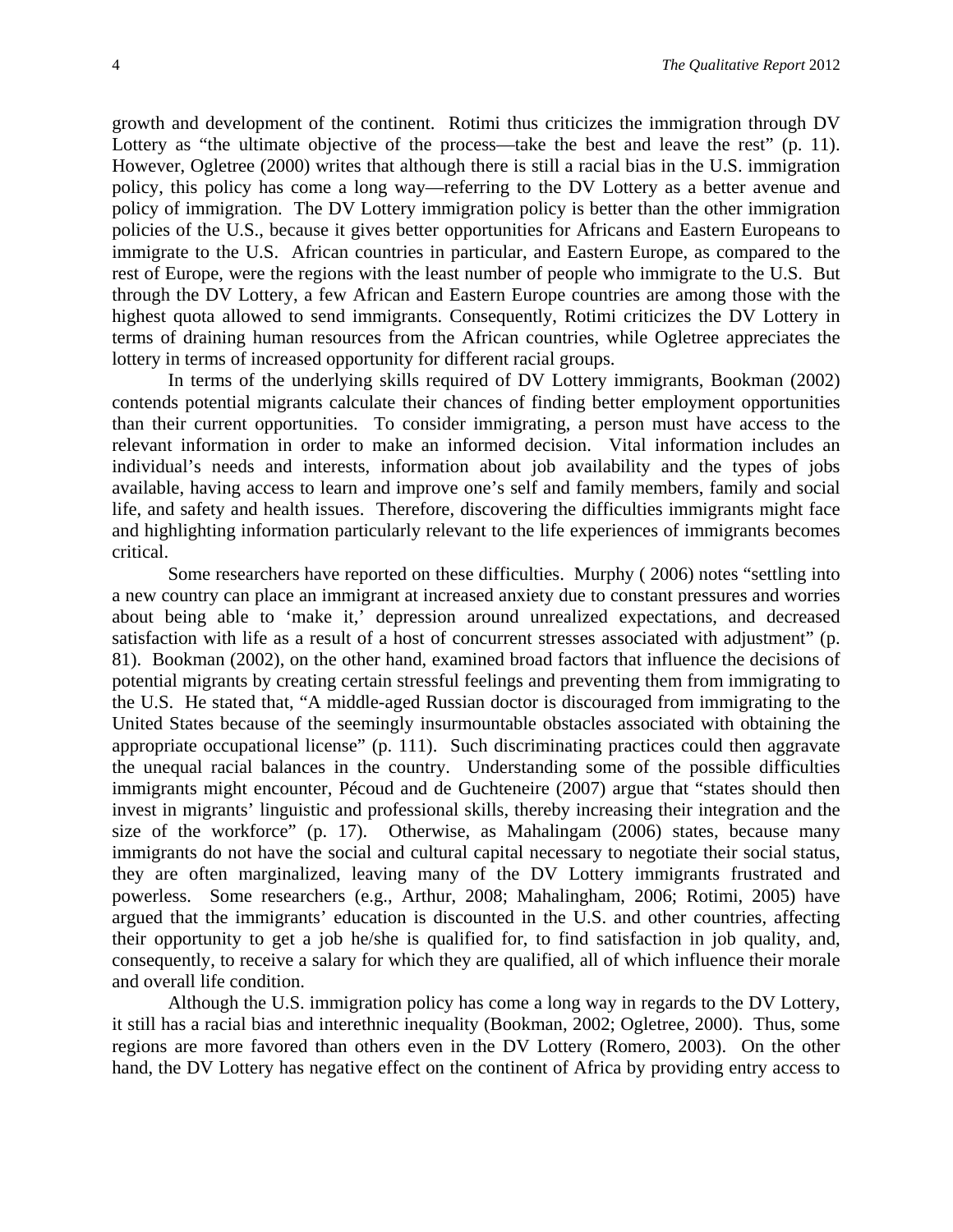the U.S. to the skilled laborers that could have contributed to the development of the continent (Rotimi, 2005).

#### **Methodology**

The purpose of this qualitative research study was to ascertain the experiences of DV Lottery immigrants into the United States. To meet this goal, we oriented our research in the methodology of phenomenology. Phenomenology is both a school of thought (philosophy) as well as methodology (Vagle, Hughes, & Durbin, 2009). Flood (2010) also indicated that phenomenology is a philosophic attitude and research approach. Flood (2010) further noted that there are two main phenomenological approaches when phenomenology is used as a methodology of research: descriptive phenomenology and interpretive phenomenology.

Descriptive phenomenology comes from Husserl's philosophical ideas and focuses on understanding the essential components of the lived experiences of a group of people (Flood, 2010). A descriptive phenomenological study aims to describe and clarify the meaning of phenomena from the lived experiences of people. Thus, it results in valuable knowledge about individuals' experiences (Penner, 2008). In descriptive phenomenology, the researcher brackets his or her ideas, preconceptions, and personal experiences or knowledge when collecting information and reflecting on the lived experiences of the participants (Lopez & Willis, 2004). In a descriptive phenomenology there are certain features to any lived experience common to all persons who have the experience. From the common experiences one can then make a generalized description which is considered to be the true nature of the phenomenon being studied (Lopez & Willis, 2004). "In descriptive method the researcher makes no interpretation. Rather, he or she analyzes the description given by participants and divides them into meaningladen statements, gathering those meanings that are essential to the construct of phenomenon being lived" (Penner, 2008, p. 95).

On the other hand, interpretive phenomenology goes beyond description of concepts and essences, and looks for meanings embedded in common life practices. It is about what the discourses with participants imply of his or her everyday experiences (Lopez & Willis, 2004). "In the interpretive method, the researcher uses his or her prior knowledge and insights to interpret and uncover hidden meanings with the goal of producing a vivid textual representation of the phenomenon described" (Penner, 2008, p. 95).

The use of the descriptive phenomenological approach was employed in this study to examining the experiences of DV Lottery immigrants. In descriptive phenomenology the biases and perceptions of the researcher are bracketed to avoid or at least minimize any influence of the researcher on the results and conclusions of the study. But in interpretive phenomenology the knowledge and preconceptions of the researcher are welcomed as part of the results and conclusions (Penner, 2008). Bracketing is setting aside preconceptions and personal knowledge of the researcher when listening to and reflecting on the lived experiences of those being studied. Bracketing is best facilitated through a reflective diary, using the participants' own words, and open and honest conversations (Penner, 2008). Similarly, Flood (2010) also noted that the researcher brackets his or personal knowledge in descriptive phenomenology and this prevents any bias or preconception that could influence the study.

In this study also we have bracketed our own experiences regarding the phenomenon investigated through a reflective diary and using the participants' own words. Thus, this study is based on the ideals of descriptive phenomenology where seven DV Lottery immigrants were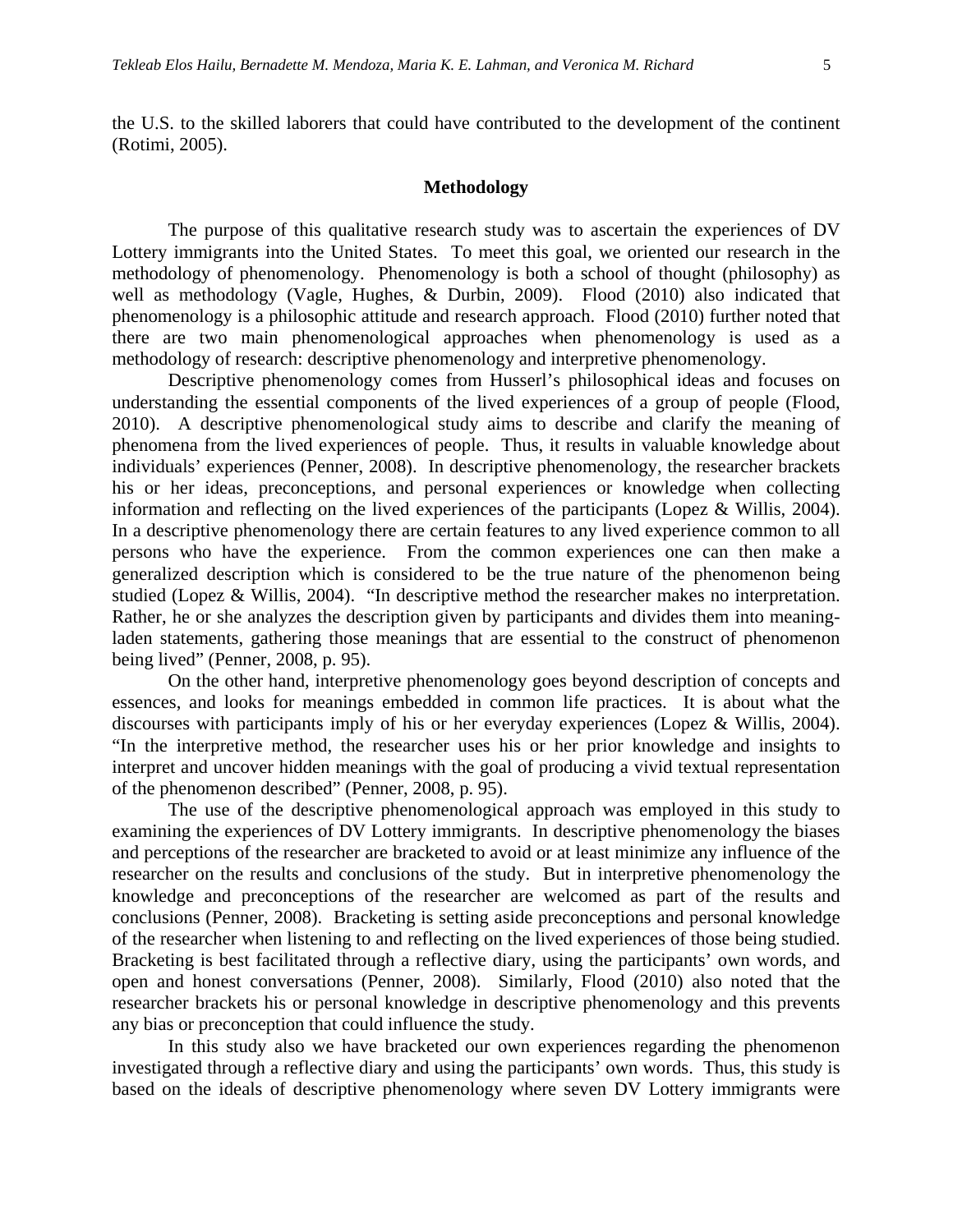asked to describe their experiences as DV Lottery immigrants to the U.S. Five clusters of themes were identified as common experiences of the participants.

This research thus aligns most closely with the Husserl's descriptive phenomenology and philosophical ideas (Flood, 2010). That is, we were interested in describing the lived experiences of the DV Lottery immigrants as told by them.

The IRB of the University of Northern Colorado reviewed the research proposal and gave us the permission to collect information and conduct the research. The participants of the research were approached and asked if they would be willing to participate in the research. The objective of the research was explained and the participants signed a letter of consent that explained their right to the extent that they could withdraw from the research any time they wanted to do so. All of the research participants were adults. We used pseudonyms to conceal their identities and the information they provided us was inaccessible to anyone save the researchers.

#### **Theoretical Perspective**

Constructionism and phenomenology are so intertwined that one could hardly be phenomenological while espousing either an objectivist or subjectivist epistemology" (Crotty, 2004, p. 12). Since the methodology of this study is phenomenology, we believe constructionism underlies the fundamental structure of the study. Constructionism is a theory of knowledge derived from the understanding that meaning from the objective world is socially constructed through various interactions "between human beings and their world. (Crotty, 2004, p. 42)

#### **Researcher Stance**

Tekleab was the primary researcher in this study in that he conceived the study and collected and analyzed data with the advisement of the other authors. The secondary authors had a primary role in advisement, literature, writing, and editing. The secondary authors are interested in this topic due to their diversity status and personal research in diversity. Therefore, the term "I" refers to Tekleab unless otherwise indicated. We follow with a personal introduction of each author in relation to the research topic.

*Tekleab*: As a DV Lottery recipient from Eritrea, I know how difficult and expensive the immigration process is. First, accessibility to consular offices takes time and the application takes money. However, I won the lottery while I was studying in England in 2004. Fortunately, the process from England was not difficult. Then, I moved with my family to the U.S. in 2005 as the opportunities in the U.S. were said to be better than elsewhere.

Having the opportunity to research the lived experiences of DV Lottery immigrants, I looked at the issue with the goal of trying to avoid my own personal experience and encounters so that I could describe and interpret the experiences of the research participants. Unlike many DV Lottery immigrants, my decision to immigrate to the U.S. was based on my personal experiences living in the U.S. and Europe as a student. Thus, I was more or less aware and familiar with the life situation in the U.S. Prior to my immigration through the DV Lottery, I was aware that there are no shortcuts to a luxurious and easy life in the U.S., but that with hard work and better information one could achieve his dream. Thus, being aware of the new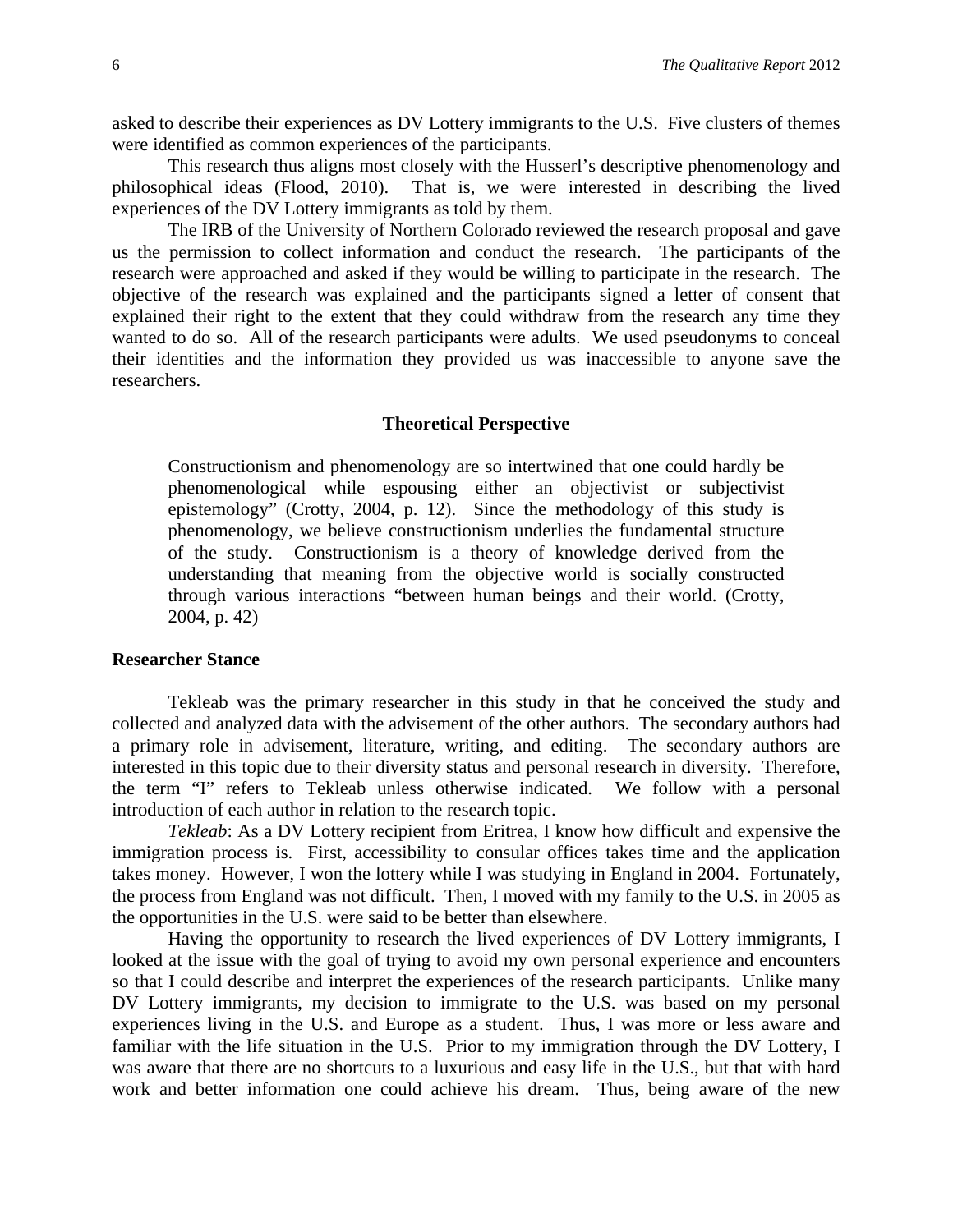environment and having the right information helped me know what to expect, and how to deal with the encounters.

*Bernadette*: When someone asks me about my family history and where I "came from," I proudly say I am from people who worked in the fields to provide for their family. My father followed this path, picking fruits and vegetables in California. With this said, I am now far removed from that lifestyle. My father made sure that his children did not have to live the same life he did. Being third-generation Mexican-American, we could see the past, but we could not relate. On my mother's side of the family, my great-grandmother never spoke English. I remember being upset as a child that this woman could live in the U.S. and not attempt to speak English. Then learning more about New Mexican history, I realized my great grandmother was born, never had moved, and now was in the U.S.

After all of the work my family has gone through to live securely, my parents are now retired in Arizona. With the new Arizona law SB1020, they have to be prepared to prove they are U.S. citizens. My father served in the U.S. Air Force for 23 years and still he is asked to prove he "belongs" in this country. While they are sitting at a roadblock with their identification cards in hand, I am advocating for them and others for legal entry and residency into the U.S.

*Maria*: I am a Mennonite with roots in Swiss Germany. My ancestors immigrated to the United States during the radical wake of the reformation as religiously persecuted immigrants. This persecution was serious with some Mennonites being tortured and ultimately killed (e.g., tongue screws, burnt at the stake, drowning) in the name of Christ. My heritage is pictured graphically in the *Martyr's Mirror*, a book that lay beside the family Bible on our piano when I was growing up. The story of how my ancestors determined to come to the United States to make a new start was a large part of my heritage. I often consider the meaning behind my religious immigration heritage as I hear of other immigrants' stories within equally trying contexts, such as Arizona's law SB1020, The treatment of Arab immigrants in the wake of September 11, 2001, and groups that wear religious garb, as some Mennonites do, such a Somalis and Eritreans.

*Veronica*: Like most people in the U.S., my family emigrated from other countries. As a research methodologist, I have a great interest in research with diverse persons and research aiming to empower people. I joined this research project on the latter end as a research consultant and editor.

#### **Participants**

For the purpose of this research, we obtained participants through snowball or chain reaction sampling. Creswell (2007) explains snowball sampling as "identifying cases of interest from people who know people who know what cases are information rich" (p. 127). This sampling strategy helped to distinguish DV Lottery immigrants from those who immigrated through other routes to the U.S. To provide a distinction between the various types of DV Lottery immigrants, I used the criterion that potential participants must be the principle immigrant or the DV Lottery winner. Creswell (2007) writes, "criterion sampling works well when all individuals studied represent people who have experienced the phenomenon" (p. 128). Finally, from among the identified DV Lottery immigrants, purposeful sampling was used to identify the most appropriate individuals that could give the best information on the experiences of DV Lottery immigrants (Merriam, 2009).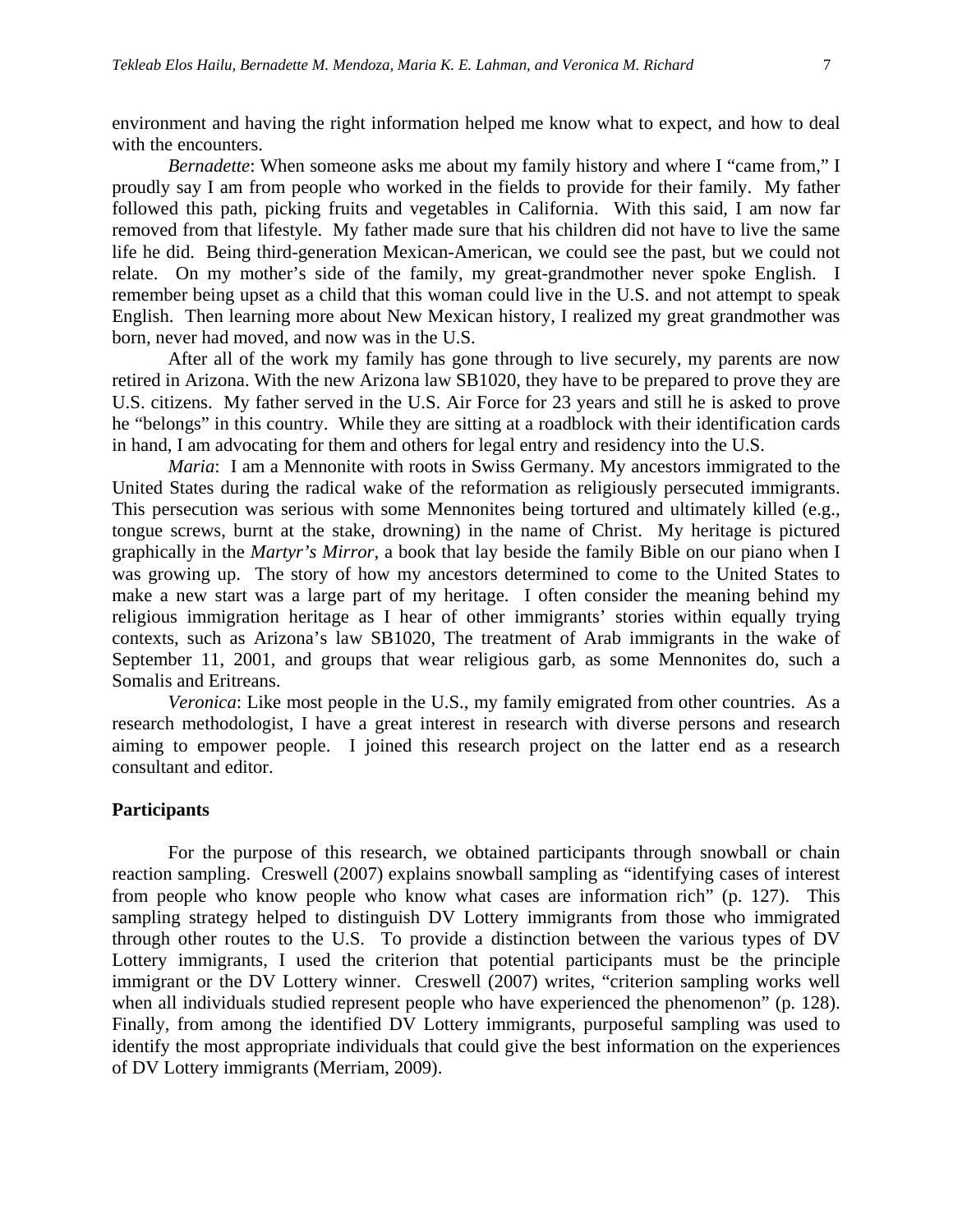In this research article, we investigated the expectations immigrants had and their lived experiences in the U.S. specifically during their first five years of stay in the U.S. The logic behind this focus was that if DV Lottery immigrants choose to do so, they could gain U.S. citizenship through naturalization after five years (U.S. Citizenship and Immigration Services, 2011).

Seven DV Lottery recipients participated in this study, five males and two females. They came from different parts of Africa, Europe, and the Middle East and had lived in the U.S. from 18 months to 13 years. The participants' educational level varied from two years of college education after graduating from high school to a master's degree before they entered the U.S. None of the participants, save the medical doctor who was working as medical assistant, was working in or close to his/her original field of study. The participants ranged in age from 31 to 60 years old. At the time they won the lottery, five participants were married and had one to three children. See Table 1 for a breakdown of the participants' personal data. All names used are pseudonyms.

| Name       |   | Sex Country of Origin |    | Age Educational level               | Years in the U.S. |
|------------|---|-----------------------|----|-------------------------------------|-------------------|
| Ala        | F | Albania               | 42 | <b>Associate Degree: Accounting</b> |                   |
| Bin        | M | Morocco               | 31 | B. Sc: Geology                      |                   |
| Bul        | F | Bulgaria              | 60 | M. Sc: Medicine                     |                   |
| Efa        | М | Ethiopia              | 41 | <b>BA: Management</b>               | h                 |
| Bab        | M | Jordan                | 47 | $B.$ Sc:                            |                   |
| Tog        | М | Togo                  | 32 | Associate Degree: Accounting 5      |                   |
| <b>Bun</b> | M | Ghana                 | 46 | BA                                  |                   |

*Table 1.* Personal Data of the Research Participants

#### **Setting**

The study was conducted in a major metropolitan area in the Rocky Mountains. Seventeen percent of the population in this metropolitan area was foreign-born with a substantial number of DV Lottery immigrants (citation omitted for anonymity reasons).

#### **Data Collection**

Data was collected through a demographic questionnaire; an in-depth, semi-structured, face-to-face, one-to-one interview; and a follow up phone interview. Merriam (2009) asserts "interviewing is necessary when we cannot observe behavior, feelings, or how people interpret the world around them" (p. 88). In this particular study, interviewing participants was the best method to elicit reliable information of the lived experiences of DV Lottery immigrants. Furthermore, Creswell (2007) argues phenomenological studies rely primarily on in-depth interviewing. Merriam (2009) advocates for the flexibility of a less structured questioning design; that is, semi-structured interviews. This structure helped me make the interview process more flexible while still focusing on uncovering the essence of the participants' experience. I used a digital tape recorder to capture the interview verbatim as well as note-taking to capture some of the more salient points the participants made. Follow-up telephone interviews were conducted with the participants based on the need for clarification of their responses.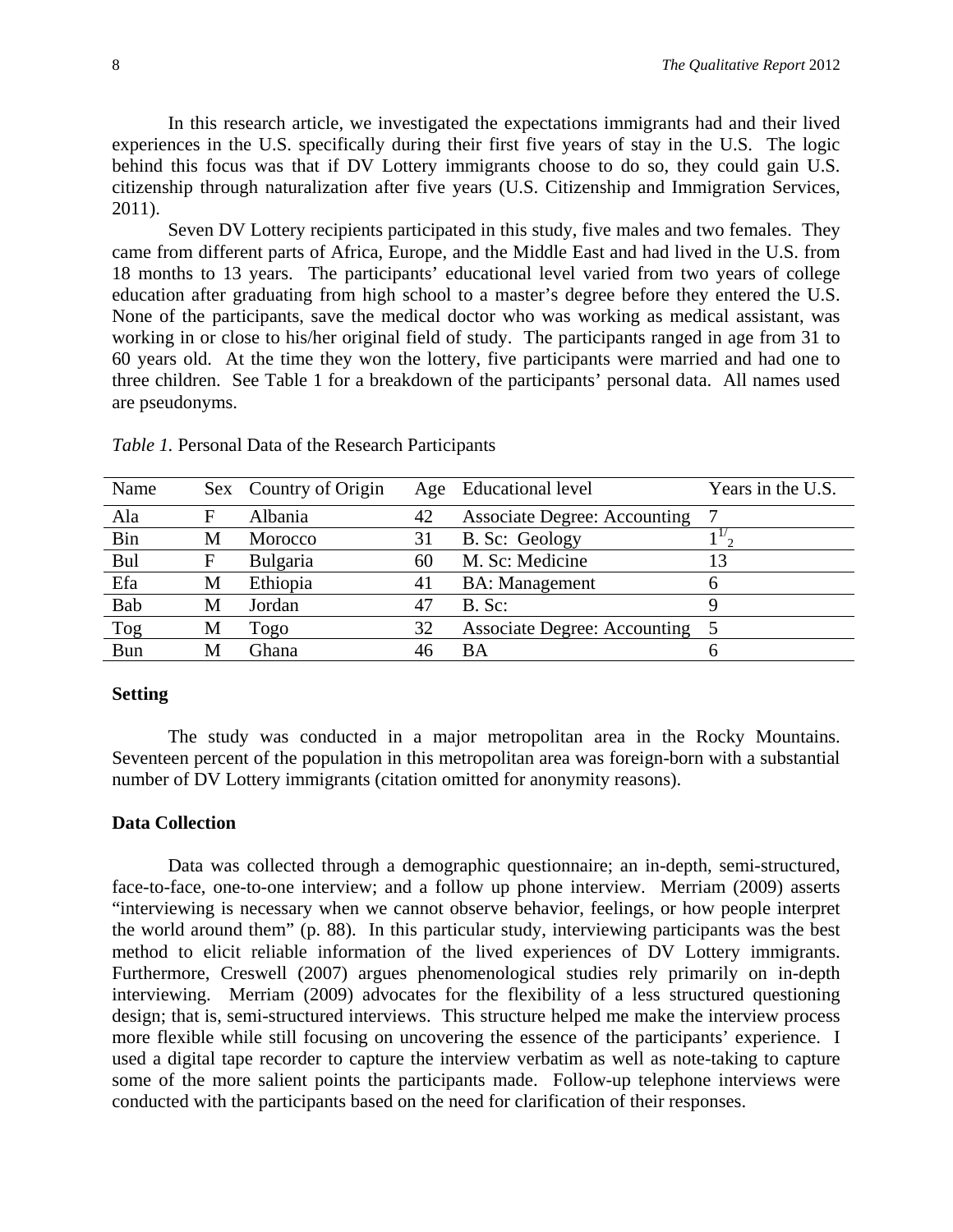Before conducting the face-to-face interview, I asked the participants to complete a brief questionnaire of demographic questions and other pertinent questions to the study (i.e., sex, age, country of origin, number of years lived in the U.S., educational level and field of study). In the face-to-face interview, I gave each participant the interview questions to read first. During the interview, I posed the following ten questions and elaborated on the questions as needed:

#### **Interview Questions**

Tell me how you came to the U.S. What were your feelings when you learned that you won the DV Lottery? What were your expectations before you entered to the United States? Did you find your expectations to be real? How did you find life in the United States? What are your best experiences in the United States? What are your worst experiences in the United States? Do you have access to educational/training institutions to learn? Did you achieve any improvements in your education/skill after you immigrated? What do you think should be done to make the experience of the DV Lottery immigrants pleasant?

Is there anything else you would like to add?

**Follow-up Question:** Would you still come to the U.S. if you had all the information, understanding, and experience you have today about everything in the U.S. as a DV Lottery immigrant?

The topics of the questions elicited information in which the participants described their feelings, expectations, experiences, and the mechanisms they used to cope with the new situations in the U.S. Emphasis was also given to collect information on the opportunities and access that DV Lottery immigrants have to enter colleges, universities, and institutions that offer skill training. Since the DV Lottery participants entered the U.S. from different perspectives and cultures, the data reflected multiple realities related to personal expectations and experiences. Each face-to-face interview took between 35 and 55 minutes.

The interviews for five of the participants were conducted in their homes. As such, I had the opportunity to observe home artifacts and relate observations to the interview responses that described the participants' experiences and their way of life, serving as validation to the data collected. What I observed showed how they felt about their home countries, and what they miss from their home countries. All of the participants explained that artifacts such as music and maps of their home countries make them feel that they are close to their countries and families in their home countries.

#### **Data Analysis**

Connecting methodology with analysis, Creswell (2007) writes, "phenomenology is not only a description, but it is also seen as an interpretive process in which the researcher makes an interpretation" (p. 59). Merriam (2009) elaborates, stating "the task of the phenomenologist, then, is to depict the essence or basic structure of experience" (p. 25). In this study we described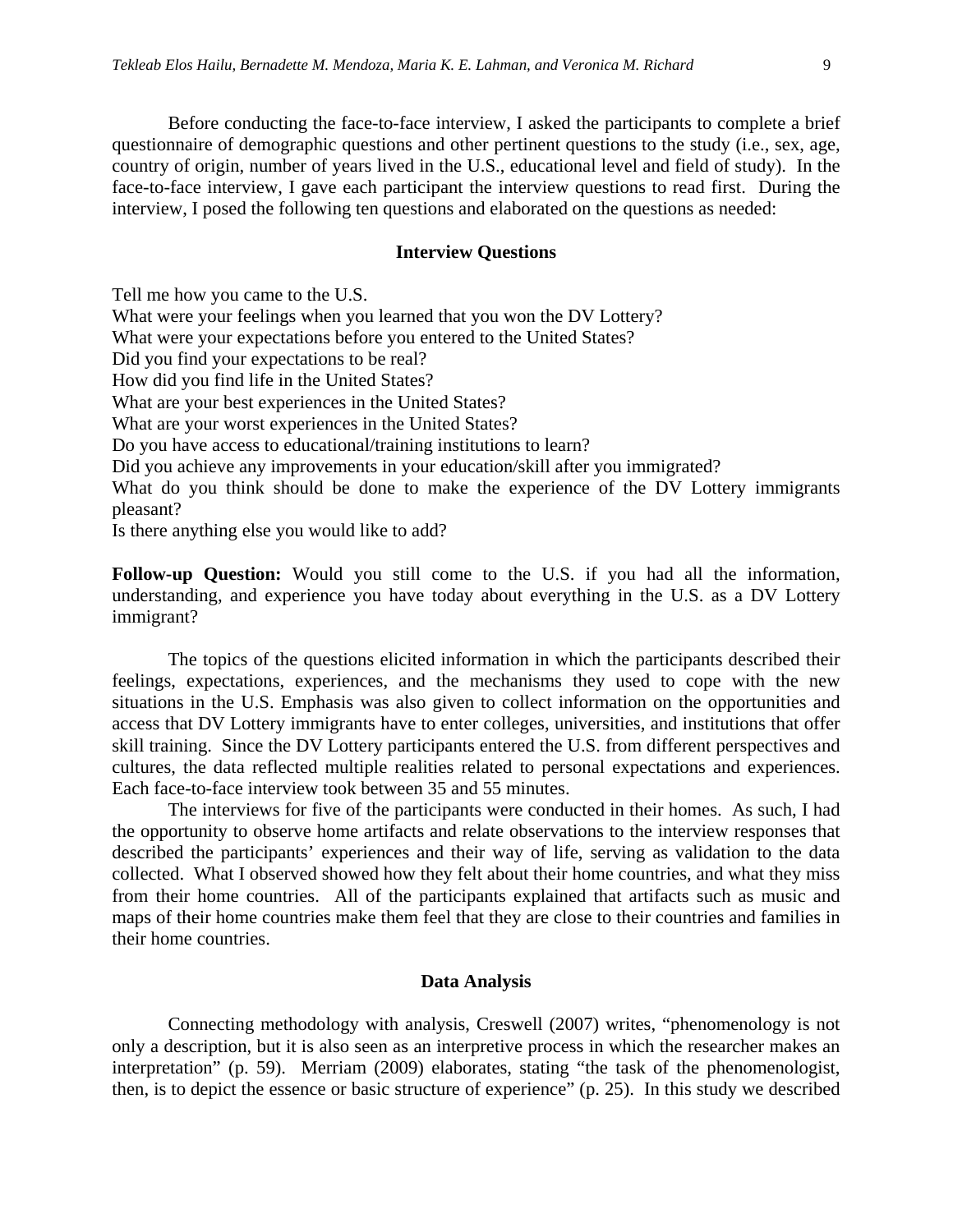the results reflecting the participants' stance about their lived experiences in the U.S. while putting the authors' stances aside through bracketing to help maximize the participants' understandings and views.

Creswell (2007) defines data analysis as "… the process of making sense out of the data" (p. 175). To make sense out of the data, we described and classified what the participants said. We categorized the data into groups based on the transcripts and the major interview questions. We used phenomenological approach to create the categories, which Creswell (2007) describes as "the general guideline of analyzing the data for significant phrases, developing meanings and clustering them into themes, and presenting an exhaustive description of the phenomenon" (p. 160).

Interviews were audiotaped with the participants' consent. The audiotaped interview was transcribed. We read the texts more than once to clearly understand each participant's description of his/her lived experience as a DV Lottery immigrant in the U.S. Similar ideas were marked, analyzed, and then joined. The joined ideas were then summarized and clustered, creating themes.

The objective was to explore and describe how the DV Lottery immigrants make meaning of their lived experiences as DV winners, DV Lottery immigrants, and their stay in the U.S. as immigrants (see Table 2).

| Stage of Experience           | <b>Clustered Ideas</b>                 | <b>Evolving Theme</b>     |
|-------------------------------|----------------------------------------|---------------------------|
| When winning the DV           | Lucky                                  |                           |
| Lottery                       | Happy                                  | Feeling                   |
|                               | Excited                                |                           |
|                               | Fearful                                |                           |
|                               | Anxious                                |                           |
| <b>Before</b><br>and<br>after | <b>Better</b> life                     |                           |
| DV<br>the<br>winning          | Better job                             | Expectations              |
| Lottery                       | More money                             |                           |
|                               | Better opportunity to learn            |                           |
| After immigrating<br>to       | Difficult                              |                           |
| the U.S.                      | Challenging                            | Survival                  |
|                               | Routine                                |                           |
|                               | Tiresome                               |                           |
|                               | <b>Stressful</b>                       |                           |
| settling in<br>the<br>After   | Access to school                       | Opportunity available but |
| U.S.                          | Invitations from schools               | expensive                 |
|                               | Encouragement from schools             |                           |
| For<br>future<br>DV.          | Government support is needed           |                           |
| immigrants                    | Society has to understand and support  |                           |
|                               | them                                   |                           |
|                               | They have to know that there is little |                           |
|                               | support and be ready                   |                           |
|                               | Endure the hard life                   |                           |

*Table 2.* The Process of Transforming the Data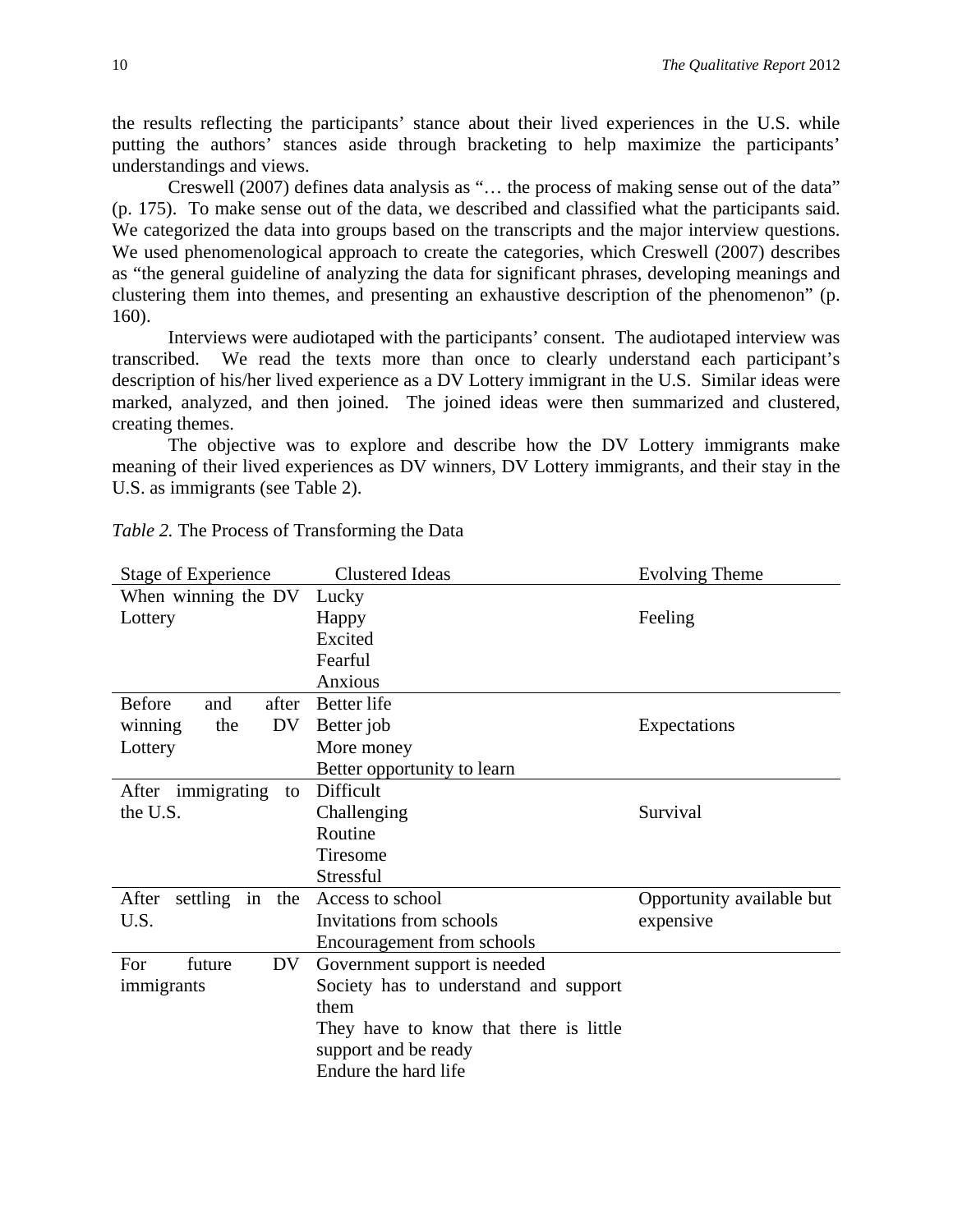The major phrases and sentences identified and classified resulted in five themes as indicated in Table 2 and discussed under the topic "findings" (pages 10 to 12). The themes are the main points and concerns the research participants identified and indicated as the major issues that explain their lived experiences.

#### **Trustworthiness Procedures**

To increase qualitative research trustworthiness, Creswell (2007) argues,

We seek to have our account resonate with the participants, to be an accurate reflection of what they said. So we engage in validation strategies, often using multiple strategies, which include confirming or triangulating data from several sources, having our studies reviewed and corrected by the participants. (p. 45)

In order to triangulate the data collection, I drew on questionnaire data, face-to-face interviews, observational and artifact data, and a short follow-up phone interview to substantiate the data collected. I also interviewed a variety of people from differing environments with differing perspectives. Merriam (2009, p. 216) states that "triangulation using multiple of sources of *data* means comparing and cross-checking data collected through observations at different times or in different places, or interview data collected from people with different perspectives or from follow-up interviews with the same people." Furthermore, the findings of the study closely reflect the data collected as elaborated below under the subtopics of "findings".

#### **Findings**

Based on the analysis of the data collected and the interview questions, the findings are organized into major themes. The interview questions were designed to elicit information on the experiences and feelings of the participants from the time they learned about their winning the DV lottery up to the first few years of their stay in the U.S. The main themes of the findings are in the areas of feelings, expectations, experienced life in the U.S., access to learning and training opportunity, and potential help for future DV Lottery immigrants, as explained by the research participants.

#### **I feel lucky: Feelings**

The participants expressed the feelings they had when they learned that they won the DV Lottery as happy, lucky, and excited with some degree of fear, hesitation, and anxiety. Bun, one of the participants, put it as "winning the lottery from among millions of applicants made me feel lucky, and I was so happy to come to the U.S. because I thought life was easy and convenient than what I had." As a result of the excitement, some winners said they wanted to pack and leave immediately. All interpreted the meaning of winning the lottery as a lucky encounter. Efa stated, "Although I had a nice job, the feeling of winning and luckiness were pushing factors for me to leave my country and immigrate as DV Lottery migrant." Tog indicated that the congratulations from friends and families ignited his feeling of happiness and that this made him decide to immigrate as soon as he heard about winning the DV Lottery.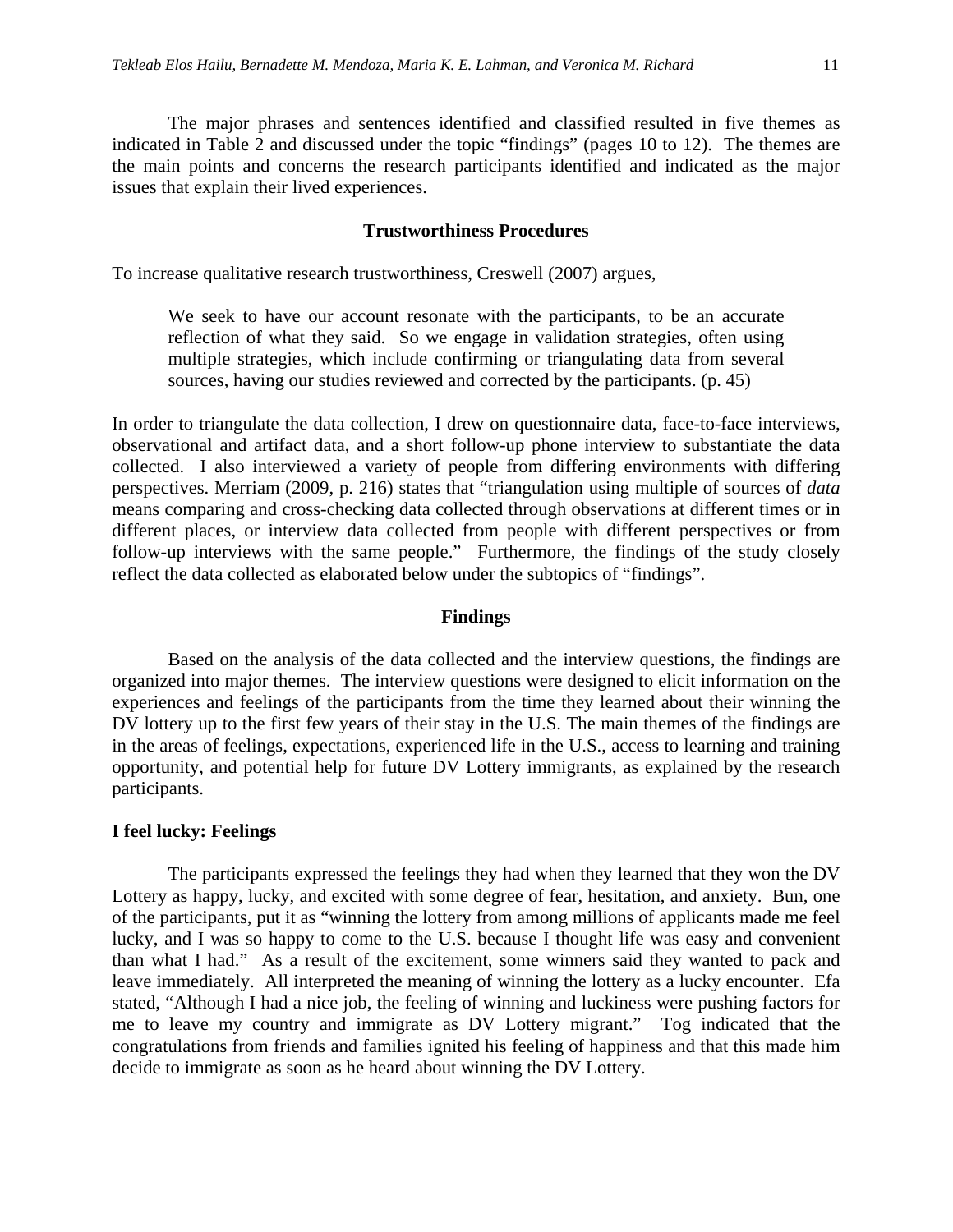This excitement notwithstanding, all of the participants expressed fear and anxiety because of life in a new, unknown environment and being separated from relatives, friends and other relationships. Most of this fear was based on not knowing what they would encounter in the new destination and environment.

#### **Get rich quick: Expectations**

The expectations participants had about life in the U.S. were similar. They shared their expectations of having a better life, a better job, more money, and a better opportunity to learn. Tog said, "Now I see it to be different from what I used to see in the films and magazines." Similar to this understanding, all the participants indicated they had exaggerated and unrealistic expectations of the life in the U.S. as they found it extremely different from their initial expectations. Bul mentioned, "I expected to further improve my profession and skill and did not expect that I will be doing this type of job that I am doing now." Tog said, "I expected to be rich quickly and be able to help my family. But I found it to be difficult to be rich in the U.S. however you work and I found my expectation not realistic." Ala commented, "I thought that there is no problem with health care [and] that health care was free and accessible to all. But I found this expectation not real even compared to my own country which is less developed." Bab conveyed his expectations, stating "I thought I could go to a very good school and study with less expense and certain comfort, but although I am studying in the field I wanted to join, I did not expect it to be such expensive." He mentioned that now he has a huge student loan and fears that this debt might create problems for him later.

#### **To Survive: Experienced Life in the U.S.**

Participants described their life experiences in the U.S., as difficult, challenging, routine, lonely, tiresome, and stressful. Efa, Bin, and Bul indicated that they would not have come to the U.S. if they had known the life situation. However, because of the future opportunities they see for their children and the loans and debts they have accrued due to the immigration processe and the airfare, these DV Lottery winners indicated that they could not have gone back as soon as they learned about the life they faced in the U.S. Comparing their current situation to situations in their home countries, most of the participants in this research indicated that the difficulties of life in the U.S. are different from those in their home country. They indicated that although one can work and earn money in the U.S., there is often no choice when looking for jobs; one has to do jobs others do not want to do, which includes the jobs that are difficult, routine, and involve exposure to harsh weather conditions. Tog explained this phenomenon as a kind of "take it or leave it" type of situation "because those types of jobs are the only ones I could get, and to survive I had to do what I was able to get."

#### **Plenty but expensive: Access to learning and training opportunity**

All participants responded that access to learning and training opportunities is plentiful compared to their experiences in their home countries and that they always receive invitations and encouragement to enroll and study. Bab, who is currently attending a higher education institution, mentioned, "It is not only the availability of opportunity but the practical reality to be able to learn at an affordable cost also is a big issue." They see their life experience in the U.S.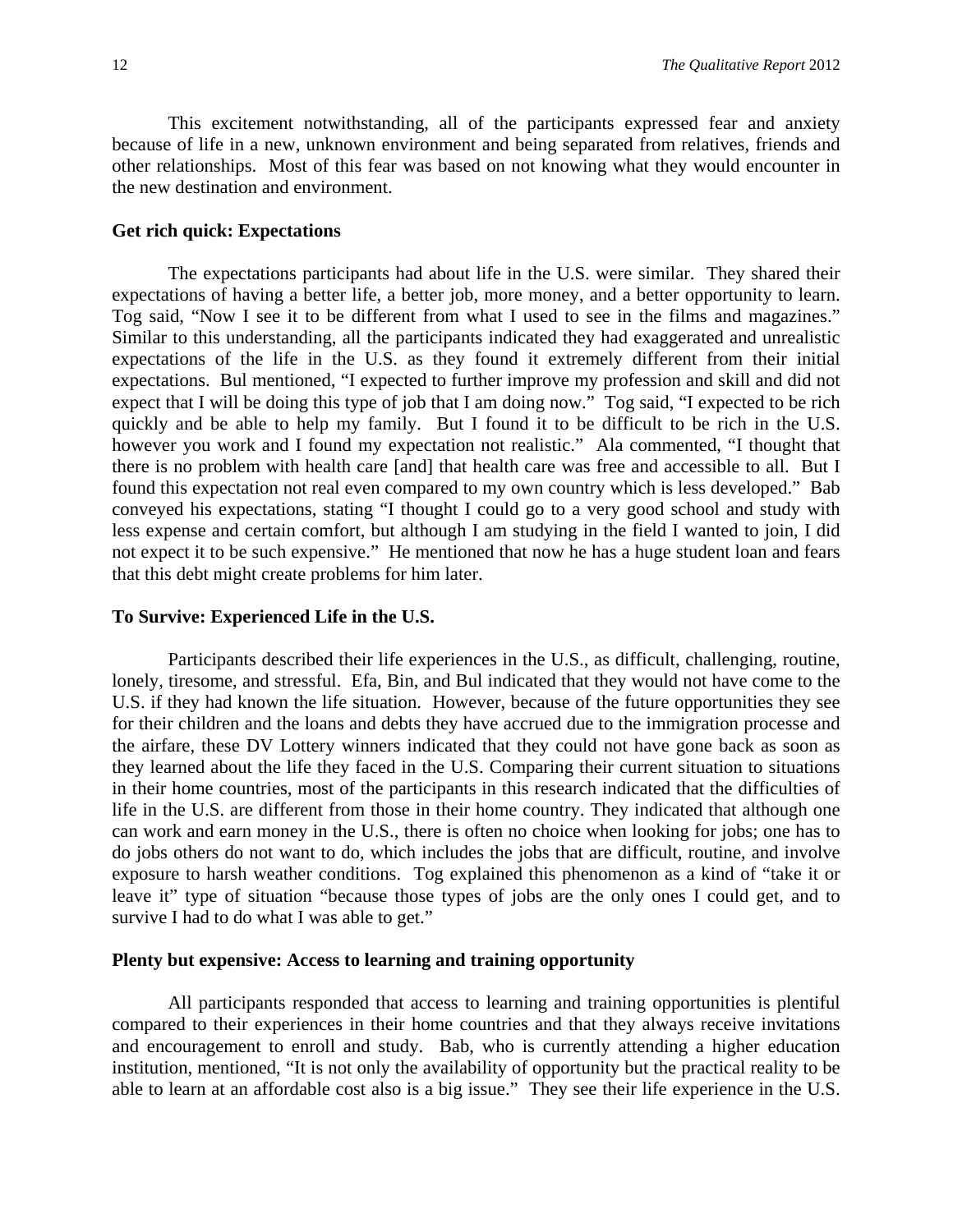as difficult but monetarily rewarding with plenty of opportunities to learn. Bul explained one of the challenges to this understanding: "If you are accented there are occasions that people see you as if you don't know anything and that creates a problem in getting a job even if you are certified and licensed for the job."

### **Endure the hard life: Help future DV Lottery immigrants may need**

Some participants responded to helping future DV Lottery immigrants as "they have to be prepared to endure the hard life for three to four years." Others suggested that there should be a program from the U.S. government or other institutions to help them find jobs with health care, housing, schooling, and information for the first few months. This idea is similar to what Schain (2008) reported, that in the 1920s some states organized commissions and programs that investigated the living conditions and civic education of the immigrant population. However, the DV Lottery immigrants feel that they lack governmental support. Thus, as Arthur (2008) and Getahun (2007) reported, many immigrants aspire to go back to their countries as soon as their situations allow it. Some of the current study's research participants also expressed the same desire of going back to their home country after they paid off their loans and saved up some money that would help them start a better life at home.

#### **Discussion**

DV Lottery immigrants bring numerous skills and experiences wit them, as they are at least high school graduates or have at least two years' experience of some technical skill. Although they are attracted to emigrate to the U.S. for different reasons, all these reasons relate to the need and interest of attaining a better life, a better job, a good salary, and the opportunities to get a better education. Takougang (2003) also noted that most of the immigrants that enter the U.S. through the lottery process are qualified individuals immigrating mainly for economic reasons. They arrive in the U.S. with high expectations of a life of ease and convenience. Similarly, Oikonomidoy (2011, p. 25) also wrote "the role of imagination and hope seem to have a central role in in the ways in which immigrants constitute their lives." Soon, however, these expectations get lost in the deluge of finding employment—any employment—casting aside the hopes for jobs in their prospective fields and giving way to working multiple jobs in order to pay their bills and pay back the money they borrowed for transportation and fees for their visa. Obiakor and Afoláyan (2007, p. 266), writing about African immigrants, noted, "… the dilemma of African immigrants, many of whom are highly educated, but because of the need to maintain their families in America and at the home front, are often contended to doing jobs that are far below their levels of education." The participants in this study also expressed the same issue.

What participants indicated as their best experiences vary from one participant to another. Ala said, "I went through training and now I have a good job, good salary; and have a nice car, which I never dreamt to have when I was in my country. My experience with most people is also positive." Tog responded that, "When I got a job, I was able to save some money, learned how to handle money, and I became planned and organized." Bin, while describing his experience, proudly said that he had become a responsible and mature person, making decisions about what his life and his family's life should look like. Bab explained that he did his first degree in accounting after immigrating to the U.S. and that he is continuing his postgraduate degree in the same field. He believes that this is a great opportunity and the best experience he received by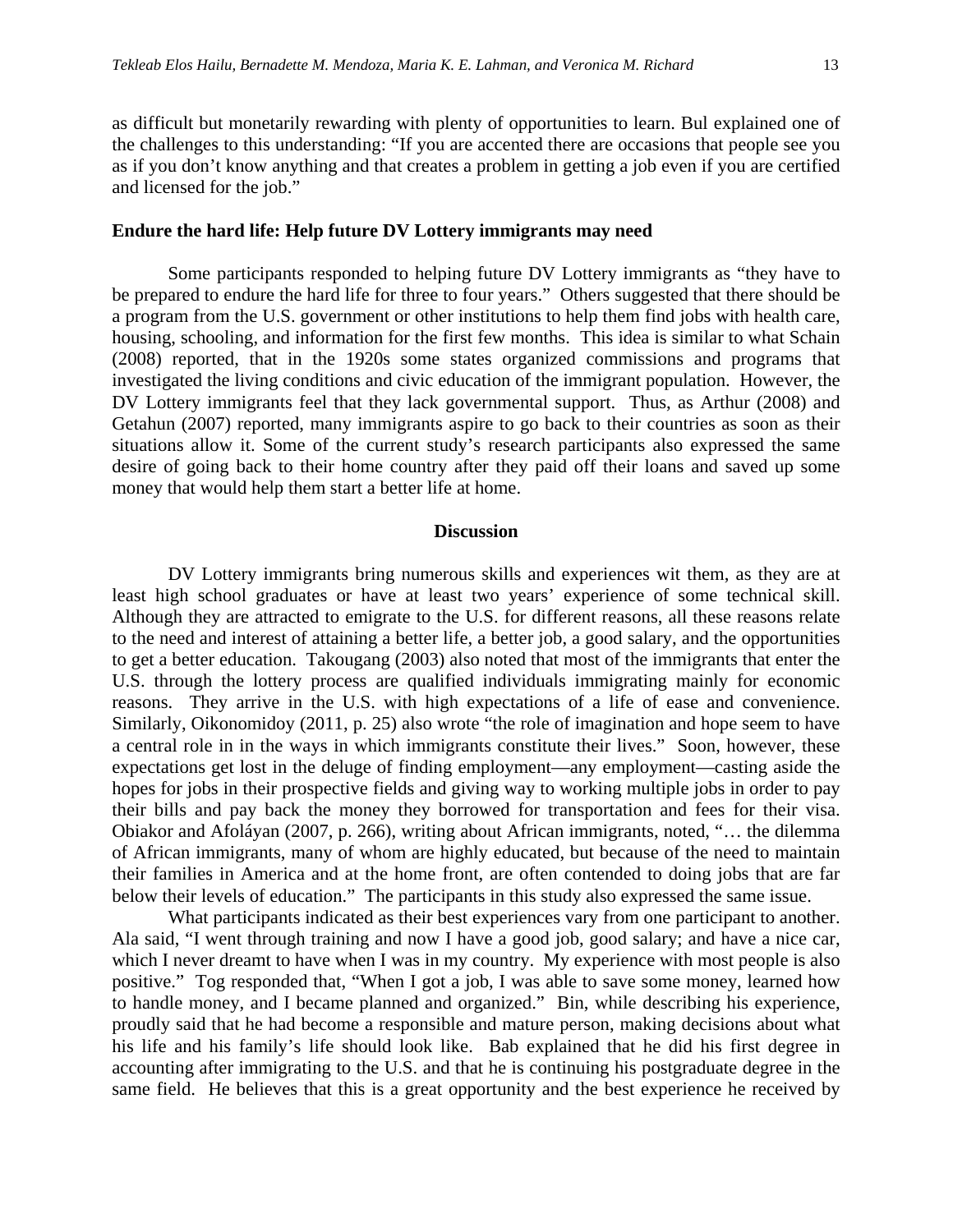immigrating to the U.S. through the DV Lottery. Yet another participant described his best experience in the U.S. by saying, "We were able to get established and have a settled life quickly than we thought we would at the beginning." Efa said, "The value and respect given to human beings in general is my best learning experience in this country." Each participant had certain positive experiences and everyone interpreted the positive experiences from different angles. Some interpreted such experiences in terms of their social relationships and interaction, others in terms of their personal growth, and still others in terms of the material and monetary gains they made. Obiakor and Afoláyan (2007), citing previous research on African immigrants, wrote about similar positive experiences and how they turned obstacles into opportunities through hard work, perseverance, education, dedication, by being responsible, and family values.

Telling of their worst experiences, most of the participants mentioned that their worst times were during the first few months, much like in other findings (Jimēnez, 2011; Obiakor & Afoláyan, 2007; Rong & Fitchett, 2008). One participant described the situation as "no job, you don't know your way out and in; and in some cases; people laugh at you because of the accent." Bul, Efa, and Tog mentioned that some employers think that a heavy accent meant a low intelligence level, and this makes it difficult to get a job even if the immigrant is perfectly qualified. Thus, the immigrant ends up doing a blue-collar job or working two jobs because one cannot survive doing only one job. Most of the participants explained the jobs one gets need physical strength and in most cases are back-breaking jobs or jobs where one is always exposed to the weather. Other responses included the stress of day-to-day life. One participant mentioned, "The worst experience I had was the tension and stress of the daily life I had to go through and such life made me forgetful."

Loneliness, communication problems and anxiety related to finding a job and getting settled were repeatedly mentioned. Bin mentioned, "Unwise use of credit card put me in trouble because I had no idea how a credit card should be used." Getahun (2007) also reported similar findings concerning African immigrants. He indicated that although African immigrants in the U.S. are grateful for the opportunities they had in U.S., they also complained about loneliness, socio-cultural isolation, and alienation from mainstream American social system. Jimēnez (2011) also wrote that integration of immigrants into mainstream society takes years, indicating how lonely immigrants may feel.

Some of the research participants mentioned that their education was discounted and they could not find a job in their field of training and specialization, thus doing any job they can get as Takougang (2003) highlighted among African immigrants in the U.S. In an extended conversation, Bul mentioned that "in the U.S. you have plenty to eat and you don't starve. You drive a nice car and dress as you like, but it is difficult to be rich which I was thinking I will be in the U.S." He indicated that this is because "my training and specialization is not accepted and I could not get a job in my field of study which could have earned me better income." Thus, for many the expectations they had and the reality they experienced in the U.S. did not match. Similar to other research findings (Arthur, 2008; Getahun, 2007; Schian, 2008), the research participants of this study also mentioned that although there is better access to academic and skill-training facilities, they are not able to gain from the resources because they are either too expensive or because the DV Lottery immigrants do not have time to pursue careers in the learning facilities. Participants expressed mixed feelings when they learned about winning the DV Lottery and they expressed mixed and varied experiences, mentioning that it was particularly difficult at the beginning.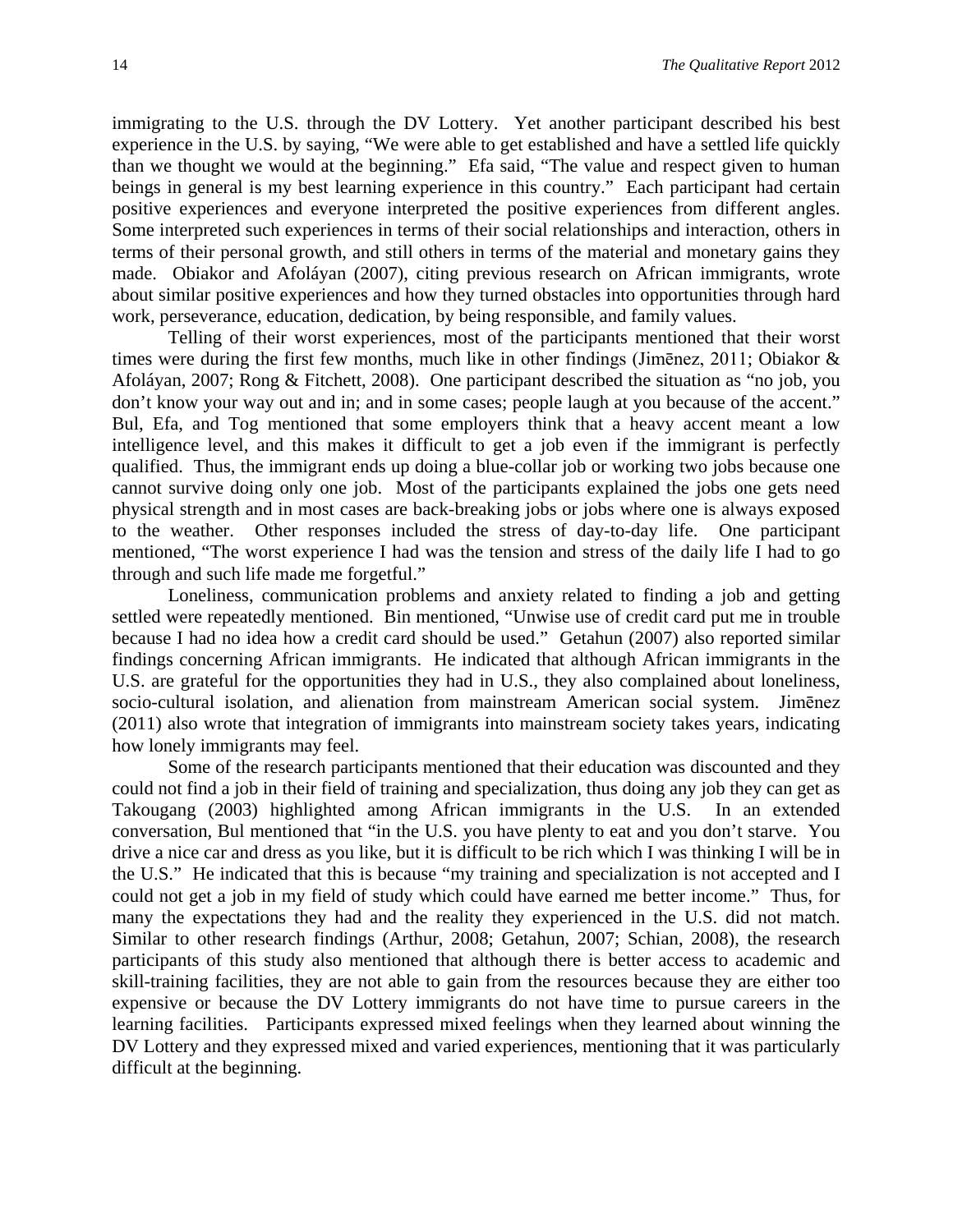#### **Limitations**

There were certain limitations of the current study. The small sample size cannot be representative of all DV Lottery immigrants. It is just about the experience of seven DV Lottery immigrants residing in one western metropolitan area of the U.S. It does not include DV Lottery immigrants from all countries that send immigrants through the DV Lottery. It is only about DV Lottery immigrants from seven countries. DV Lottery immigrants are economically and culturally different, having different work experiences and exposure. Thus, any challenge they encounter affects them differently. Since the DV Lottery immigrants come from diversified environments, their adaptation to the U.S. environment also varies.

The different states have different policies and social services. The policies and social services provided in a state may have different effects on the lived experiences of the immigrants. This study is specifically about DV Lottery immigrants in one state. DV Lottery immigrants in other states may experience different situations. The experience of DV Lottery immigrants also vary depending on the presence of a person who is willing to help them until they get established. Those that have a close relative or friend who are willing to help may have a less stressful experience. Thus, their adaptation to the new environment could be easier. The finding of this study captures the lived experience of the seven participants only and is applicable to the participants of the study and others that are in the same context.

Future studies about DV Lottery immigrants can explore the strategies successful immigrants employ. In addition, research in other states can be conducted to assess how DV Lottery immigrants are doing in the country. Further research could also be conducted to see if DV Lottery immigrants are negatively impacting the workforce in their respective home countries.

#### **Conclusion**

DV Lottery immigrants come from all over the world with different background experiences and talents. Their varied experiences and talents should be acknowledged and utilized in order to play a more active, productive role in the communities they live in and the society at large. All the participants in this research indicated that they encountered so many problems when they immigrated to the U.S. during the first few months to a point where they felt frustrated and caused them to regret coming. These negative experiences could have been minimized or avoided, and their experiences made pleasant if they had had enough information and if there had been some help guiding them in getting jobs and familiarizing them to the overall environment. Although hard work and willingness to do any job are definite assets, their talents have been lost in the assumptions surrounding immigrants and their abilities.

Future research should concentrate on how some immigrants succeed and what help DV Lottery immigrants might need to get established. The successful stories could be learning opportunities for other DV Lottery immigrants, helping to create a general approach and avoid any frustrations for new DV Lottery immigrants. In this way, immigrants can truly be in the land of opportunity where dreams come true with hard work,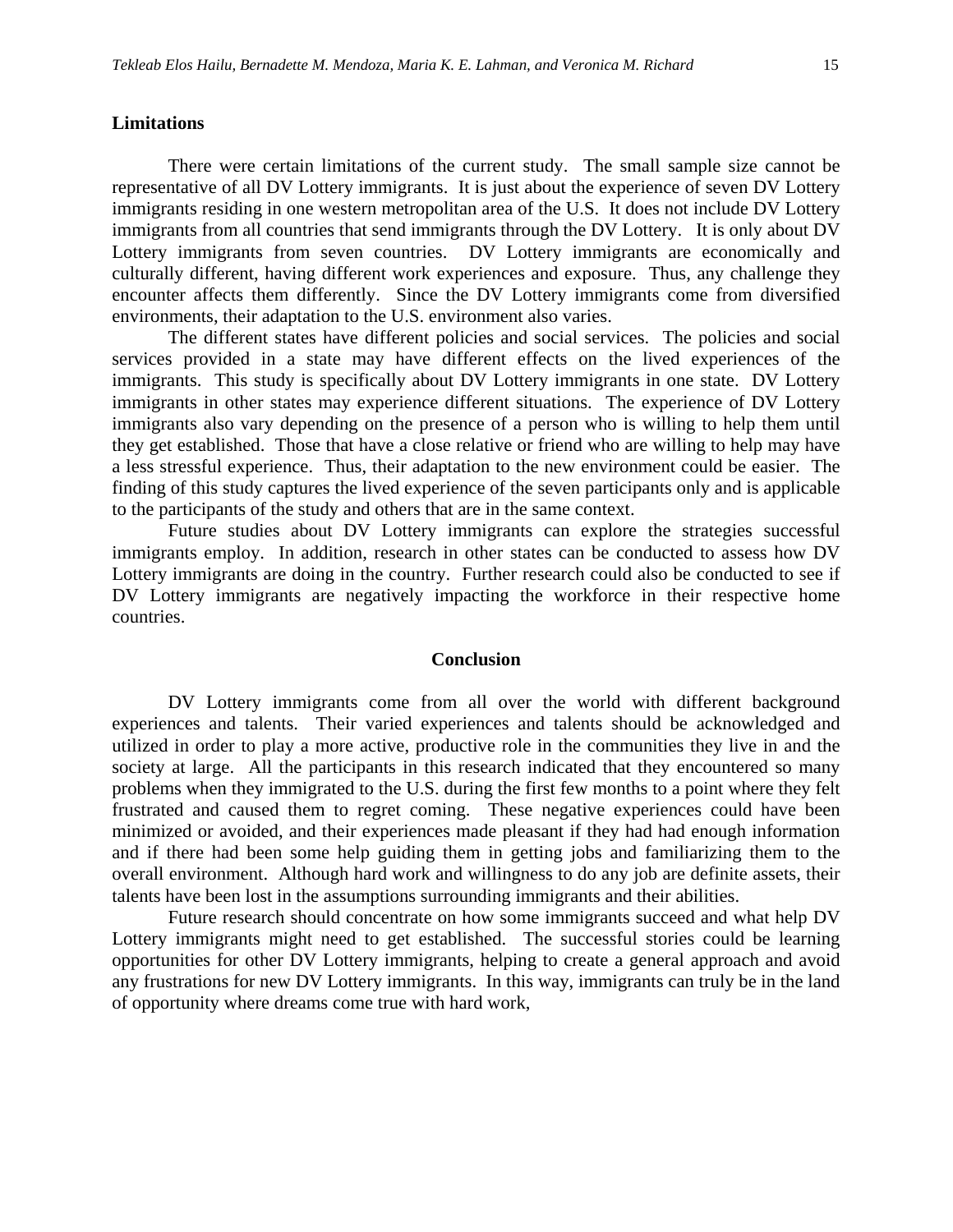#### **References**

- Arthur, J. A. (2008). *The African diaspora in the United States and Europe: A Ghanaian experience.* Burlington, VT: Ashgate.
- Bookman, M. Z. (2002). *Ethnic groups in motion: Economic competition and migration in multiethnic states*. London, UK: Frank Cass.
- Creswell, J. W. (2007). *Qualitative research & research design: Choosing among five approaches* (2nd ed.). Thousand Oaks, CA: Sage.
- Crotty, M. (2004). *The foundations of social research: Meaning and perspective in the research process.* London, UK: Sage.
- Flood, A. (2010). Understanding phenomenology. *Nurse Researcher, 17*(2), 7-15.
- Fussell, E. (2010). International migration in the Americas: Causes of migration in the Americas: The cumulative causation on international migration in Latin America. *The Annals of the American Academy of Political and Social Sciences, 630*, 162.
- Getahun, S. A. (2007). *The history of Ethiopian immigrants and refugees in America, 1900- 2000*: *Patterns of migration, survival, and adjustment*. New York, NY: LFB Scholarly.
- Jimēnez, T. R. (2011). *Immigrants in the United States: How well are they integrating into society*. Washington, DC. Migration Policy Institute.
- Lopez, K. A., & Willis, D. G. (2004). Descriptive versus interpretive phenomenology: Their contributions to the nursing knowledge. *Qualitative Health Research, 14*(5), 726-735.
- Mahalingam, R. (2006). *Cultural psychology of immigrants*. London, UK: Laurence Erlbaum.
- Maharaji, B. (2010). The African brain drain: Causes, costs, consequences. *Africa Insight*, *40*(1), 96-108.
- Merriam S. B. (2009). *Qualitative research: A guide to design and implementation*. San Francisco, CA: Jossey-Bass.
- Murphy, E. J. (2006). Transitional ties and mental health. In R. Mahalingham (Ed.), *Cultural psychology of immigrants* (pp. 79-94). London, UK: Laurence Erlbaum.
- Obiakor, F. E., & Afoláyan, M. O. (2007). African immigrant families in the United States: Surviving the sociocultural tide. *The Family Journal*, *15*, 265-270.
- Ogletree, C., Jr. (2000). America's schizophrenic immigration policy: Race, class and reason. *Boston College Law Review, 41*, 755-770.
- Oikonomidoy, E. (2011). Immigrant-response multicultural education in the United States. *Dispora, Indigenous, and Minority Education, 5*, 17-32.
- Pécoud, A., & de Guchteneire, P. (2007). *Migration without borders: Essays on the free movement of people.* Social Science Studies series. UNESCO Publishing/Berghahn Books.
- Penner, J. L. (2008). Using phenomenology to examine the experiences of family caregivers of patients with advanced head and neck cancer: Reflections of a novice researcher. *International Journal of Qualitative Methods, 7*(2), 92-101. Retrieved from <https://ejournals.library.ualberta.ca/index.php/IJQM/article/view/1344/1353>
- Romero, V. C. (2003). Critical race theory in three acts: Racial profiling, affirmative action, and the diversity visa lottery. *Albany Law Review, 66*(2), 375-387. doi:10.2139/ssrn.365820
- Rong, X. L., & Fitchett, P. (2008). Socialization and identity transformation of black immigrant youth in the United States. *Theory into Practice, 47*, 35-42.
- Rotimi, S. (2005). Africa: Killing us softly. *New African*: *445*, 8-12.